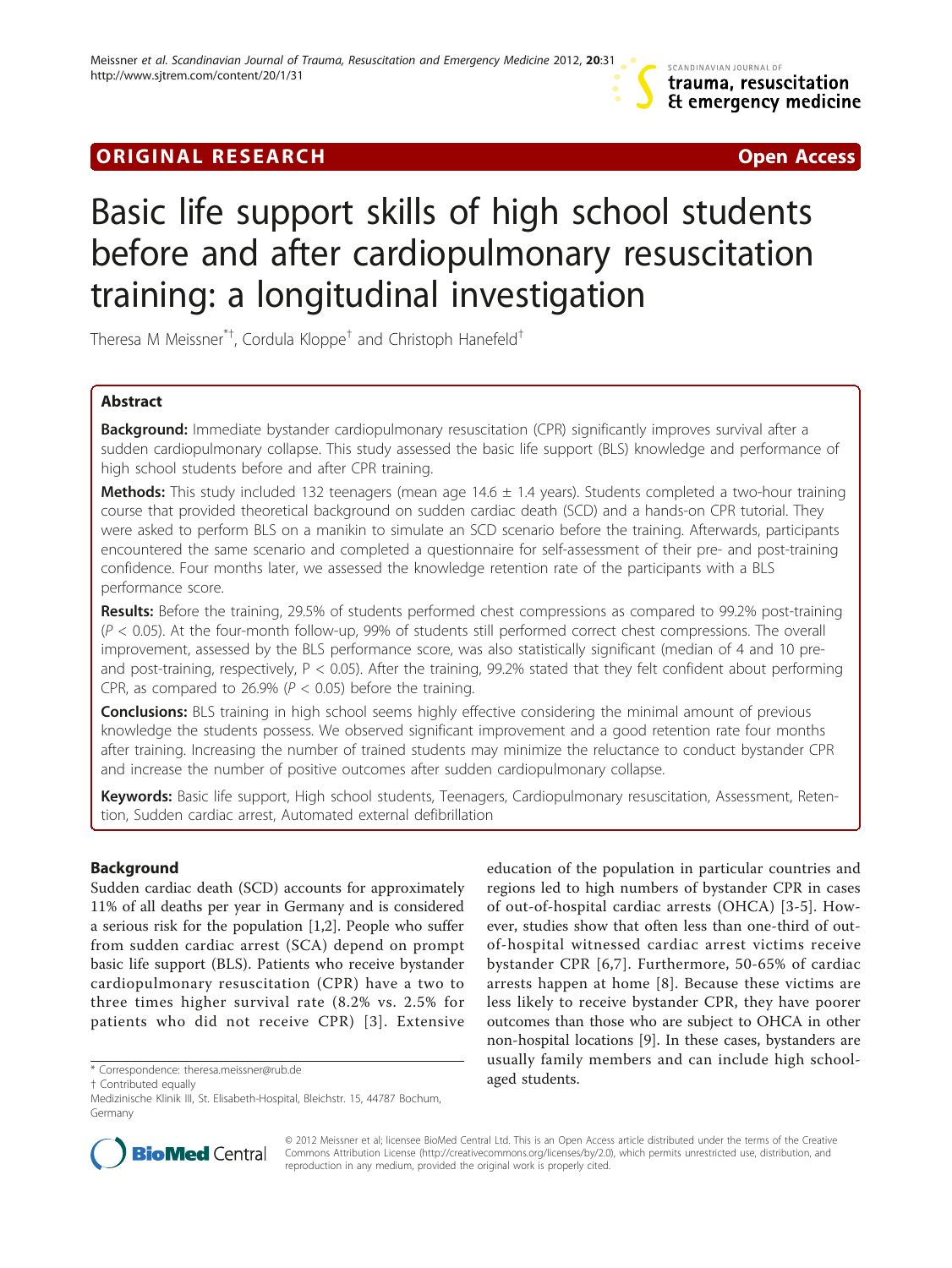<span id="page-1-0"></span>Ventricular fibrillation accounts for 59-65% of analyzed rhythms that lead to SCD [[10](#page-6-0),[11](#page-6-0)]. In cases of ventricular arrhythmias, defibrillation within 3-5 minutes of collapse raises the survival rate to 49-75% [\[12](#page-6-0)]. Defibrillation with an automated external defibrillator (AED) can be provided by a layperson before emergency services arrive and is not exceptionally difficult; it requires mostly cognitive skills and has been accomplished by school children [[13\]](#page-6-0).

Compared to an untrained group, bystanders with previous CPR training are more likely to perform CPR [\[14](#page-6-0)]. Jones et al. found that 13- to 14-year-old adolescents can perform chest compression as well as adults [[15](#page-6-0)]. German teenagers, however, are already at least 17 years old when they have to undertake a compulsory first aid and BLS class in the context of acquiring their driver's license.

In Germany, there is neither legislation that assures AED installation in public places nor compulsory CPR training in high school. Nevertheless, a number of associations and independent programs advocate AED placement and are dedicated to the propagation of BLS training. One of these programs is "Bochum against sudden cardiac arrest" [[16\]](#page-6-0). From this project, an emergency training and healthcare education program for young high school students (German acronym "GEN-OBO") was formed.

As part of the project, this study assessed the baseline knowledge of teenagers regarding BLS. Our second outcome point was to evaluate the feasibility and long-term results of the BLS training course, based on the European Resuscitation Council (ERC) guidelines [\[17](#page-6-0)]. For this purpose, we recorded students' improvement after the tutorial, as well as their skills retention rate four months later.

# Methods

Class Number of students at the training

# Study design, population and setting

This study was designed as a prospective investigation. The population included  $9<sup>th</sup>$ -graders from two metropolitan high schools in the Ruhr-Area, Germany (Table 1). Parents were informed about the project by a letter and provided written consent to include their children's data in this study. The teenagers were also informed that they could refuse participation at any time.

Teachers volunteered to take part in the project with their entire class. Each class assembled between 24 and 29 students at the initial four-hour project day, which took place at the city's emergency department. Every student was assigned an identification number. Students were individually confronted with a fake SCD scenario. The teachers guarded the not yet tested students in the first room. A Little Anne CPR Training Manikin (Laerdal Medical, Stavanger, Norway) was placed on the floor of the second room and the students were called in this testing room one after the other. There were two observers present but no other students. The observers told the student that he/she should imagine passing through the nearby park after school, when suddenly, a middle-aged runner collapsed a few meters in front of them. The teenagers were asked to act as if they were in an actual emergency and the manikin was the runner. After demonstrating all they knew to do in the given situation the students were sent into a third room, where they had the chance to talk about the scenario, first aid and health issues to paramedics, dietary experts and medical students.

Following the testing session, we explained the ideal performance of the scenario, pointing out the observed strengths and weaknesses. Then we gave age-appropriate theoretical background of SCA and BLS in about fortyfive minutes. Afterwards, paramedics demonstrated the chain of survival, correct CPR performance, stable recovery position and AED application in accordance with the ERC Guidelines for Resuscitation 2010.

The students were then divided into groups of about ten people to practice CPR on a Little Anne manikin. Either a trained medical student or a paramedic supervised each group. The teenagers also practiced the correct recovery position on each other and simulated AED

> BOscore POSTtraining

BOscore Evaluation

Number of students at the Evaluation

Table 1 Demographic data of the participating students Boys Girls Mean

Age

Body weight in kg

**3** 29 14 14  $14.8 \pm 0.5$  57.7  $\pm$  9.4 172.1  $\pm$  6.5 19.4  $\pm$  2.6 35.7% 4.1  $\pm$  2.1 9.6  $\pm$  1.0 9.5  $\pm$  1.2 28 4 25 13 12  $14.6 \pm 0.5$  61.9  $\pm$  12.6 173.9  $\pm$  7.2 20.5  $\pm$  3.9 24% 4.5  $\pm$  2.8 9.4  $\pm$  1.2 10.0  $\pm$  0.8 22 **5** 24 11 13  $14.8 \pm 0.3$  56.7  $\pm 5.7$  170.2  $\pm 6.1$  19.6  $\pm 1.6$  41.7%  $4.3 \pm 2.5$  9.3  $\pm 1.4$  - 0 This table shows the distribution of students with respect to gender, age, body weight, body height, Body-mass-index (BMI) and attendance of a first aid course prior to the training as well as with respect to attained BOscore PRE-training, BOscore POST-training and BOscore at the 4-month evaluation. The data show the mean values for each participating group and for each class separately

Body height in cm

**Total** 132 57 72  $14.6 \pm 1.4$   $58.1 \pm 0.1$   $170.8 \pm 7$   $19.8 \pm 2.8$   $33.3\%$   $3.9 \pm 2.5$   $9.4 \pm 1.1$   $9.4 \pm 1.2$  98 **1** 28 9 18  $14.7 \pm 2.9$  59  $\pm$  12.2  $169.4 \pm 6.4$  20.4  $\pm$  3.4  $33.3\%$  3.4  $\pm$  2.8  $9.0 \pm 1.1$  9.1  $\pm$  1.0 26 **2** 26 10 15  $14.3 \pm 0.5$  55  $\pm$  7.9  $168.5 \pm 7.9$  19.3  $\pm$  1.8 32% 3.6  $\pm$  2.5 9.5  $\pm$  0.9 9.4  $\pm$  1.4 22

BMI First aid course BOscore PREtraining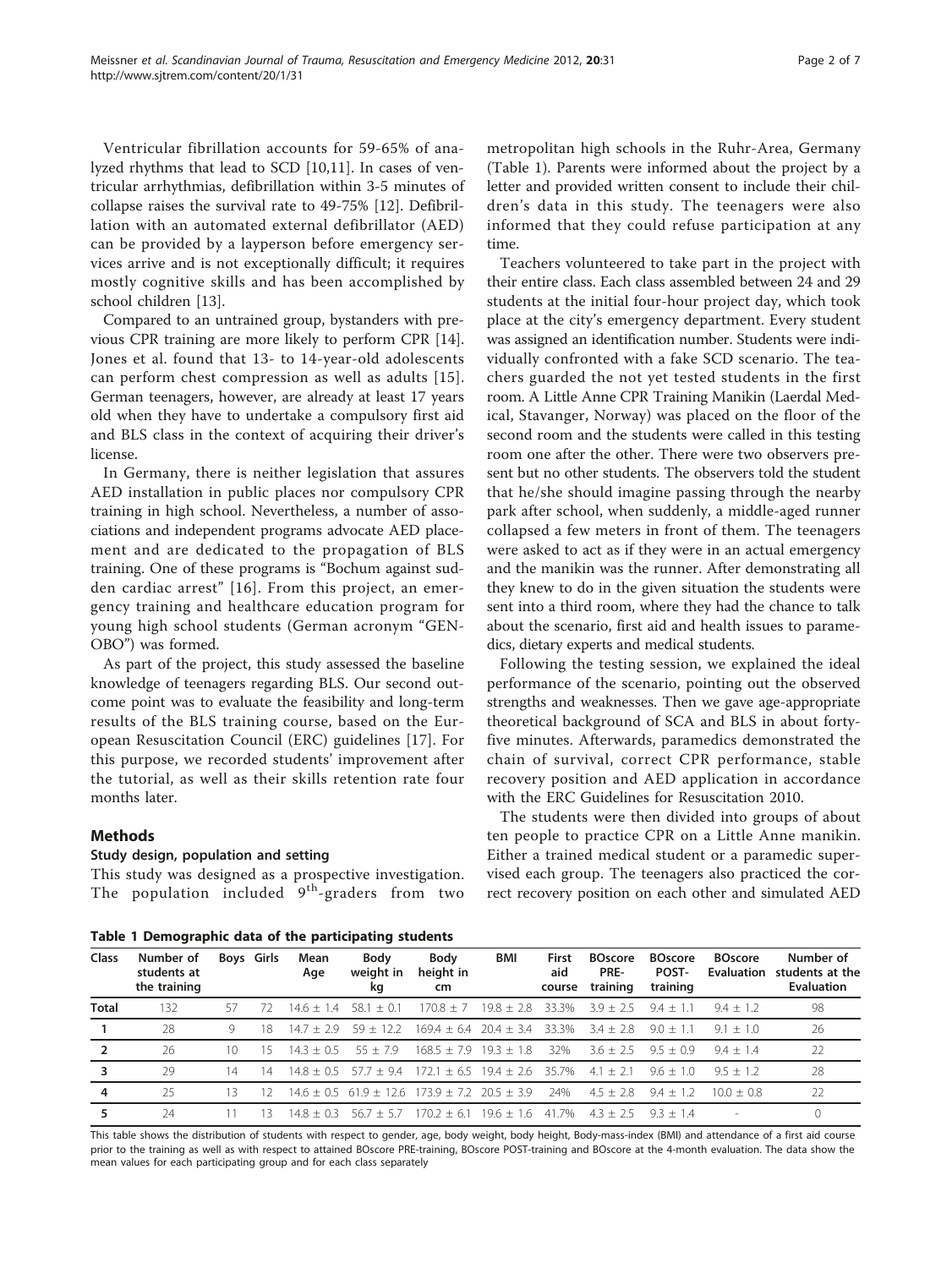<span id="page-2-0"></span>usage with the Lifepak CR-T AED Trainer (Medtronic) and the Laerdal HeartStart HS1 Trainer (Phillips). The effective BLS training time amounted to thirty minutes for each group of ten.

Following the practical session, the students participated in workshops on a healthy lifestyle and physical activity, which aimed at educating the teenagers on the prevention of cardiovascular diseases.

The day concluded with a re-evaluation of the students' BLS skills. They encountered the same simulated scenario and were asked to show their competencies again. We substituted the Little Anne with an ALS Skillmaster Manikin (Laerdal Medical, Stavanger, Norway).

After a four-month period, we returned to the school to evaluate the BLS performance of the students once more. The students were not aware of the scheduled assessment beforehand. The testing was conducted in the same way as immediately after the training session. This time the observers told the student to imagine being in a physical education class when a friend collapsed at the far side of the gymnasium.

# Data Collection

We documented the height, weight, age and gender of all participants. We calculated the body mass index (BMI) of the participants using height and weight (BMI = weight  $(kg)/height (cm)<sup>2</sup>$ ).

The two observers had to agree on the student's level of BLS performance with a yes/no checklist (Table 2) in each practical assessment. The checklist we designed for this study is based on the teaching points of the CPR class.

From the items of this performance checklist, we calculated a BLS score, for an easier comparison of students' overall BLS performance. This so called BOscore (BO indicating the initials of the city of Bochum) assigned one point for each of the following items: addressing the patient, shaking the patient, calling for

|  |  | <b>Table 2 Checklist Results</b> |  |
|--|--|----------------------------------|--|
|--|--|----------------------------------|--|

help, checking for breathing and mouth-to-mouth resuscitation. Calling the emergency medical services (EMS) and performing chest compressions were each awarded three points to stress the importance of these actions for survival. A maximum of eleven points was achievable.

In every session other than the pre-training hands-on session, the ALS Skillmaster software Haertsim 4000 (Laerdal Medical, Stavanger, Norway) recorded the quality, depth and frequency of compressions and the time until compressions were started. Because the 2010 guidelines were released after the project had started, the manikin first required a compression depth minimum of 4 cm. Adhering to the guidelines, it was then switched to at least 5 cm.

Students judged their BLS knowledge and confidence in their abilities before and after the training with the help of a questionnaire (Additional file [1](#page-5-0)).

#### Data Analysis

Data was analyzed with IBM SPSS version 19.0 (IBM Corporation, New York, United States of America). For continuous data, we reported mean values with standard deviations and medians with inter quartile ranges (25- 75% IQR). We used a paired t-test for comparison and the Mann-Whitney-U rank sum test for a comparison of groups. Absolute numbers and percentages described categorical data. The McNemar and  $X^2$ -test were used for comparison. An independent sample t-test analyzed the differences between groups. Regression models assessed the effect of age, height, weight, BMI and gender on outcomes. All checklist data were dichotomized. The chest compression quality reported by the manikin included compression depth, frequency of compression and time until the compressions were started.  $P$  values < 0.05 were considered statistically significant and were all two-sided.

| Checklist item          | Performed<br><b>PRE-training</b> | Performed<br>POST-training | P-value<br><b>PRE/POST</b> | Performed<br>at 4 months Evaluation | P-value<br>POST/EVA |
|-------------------------|----------------------------------|----------------------------|----------------------------|-------------------------------------|---------------------|
| Adress patient          | 24%                              | 92%                        | < 0.001                    | 81.6%                               | 0.06                |
| Shake patient           | 15%                              | 85%                        | 85.7%<br>< 0.001           |                                     | 0.57                |
| Call for help           | 17%                              | 2%                         | < 0.001                    | 8.2%                                | 0.016               |
| Check breathing         | 27%                              | 92%                        | < 0.001                    | 92.9%                               | 1.0                 |
| Call correct EMS number | 92%<br>67%                       |                            | < 0.001                    | 95.9%                               | 0.75                |
| Chest compression       | 29%                              | 99%                        | < 0.001                    | 99%                                 | 1.0                 |
| <b>Rescue breaths</b>   | 23%                              | 92%                        | < 0.001                    | 91.8%                               | 0.39                |
| <b>Median BOscore</b>   | 4<br>$(IOR 3-6)$                 | 10<br>$(IOR 9-10)$         | < 0.001                    | 10<br>$(1OR 9-10)$                  | 0.89                |

This table shows the checklist items used to assess students' performance of basic life support skills. It shows the percentage of students who performed each item at the pre-training, post-training and 4-months control. McNemar's test was used to calculate P values. The median BOscore resulting from this data is shown. The P value of the BOscore was analyzed with a paired t-test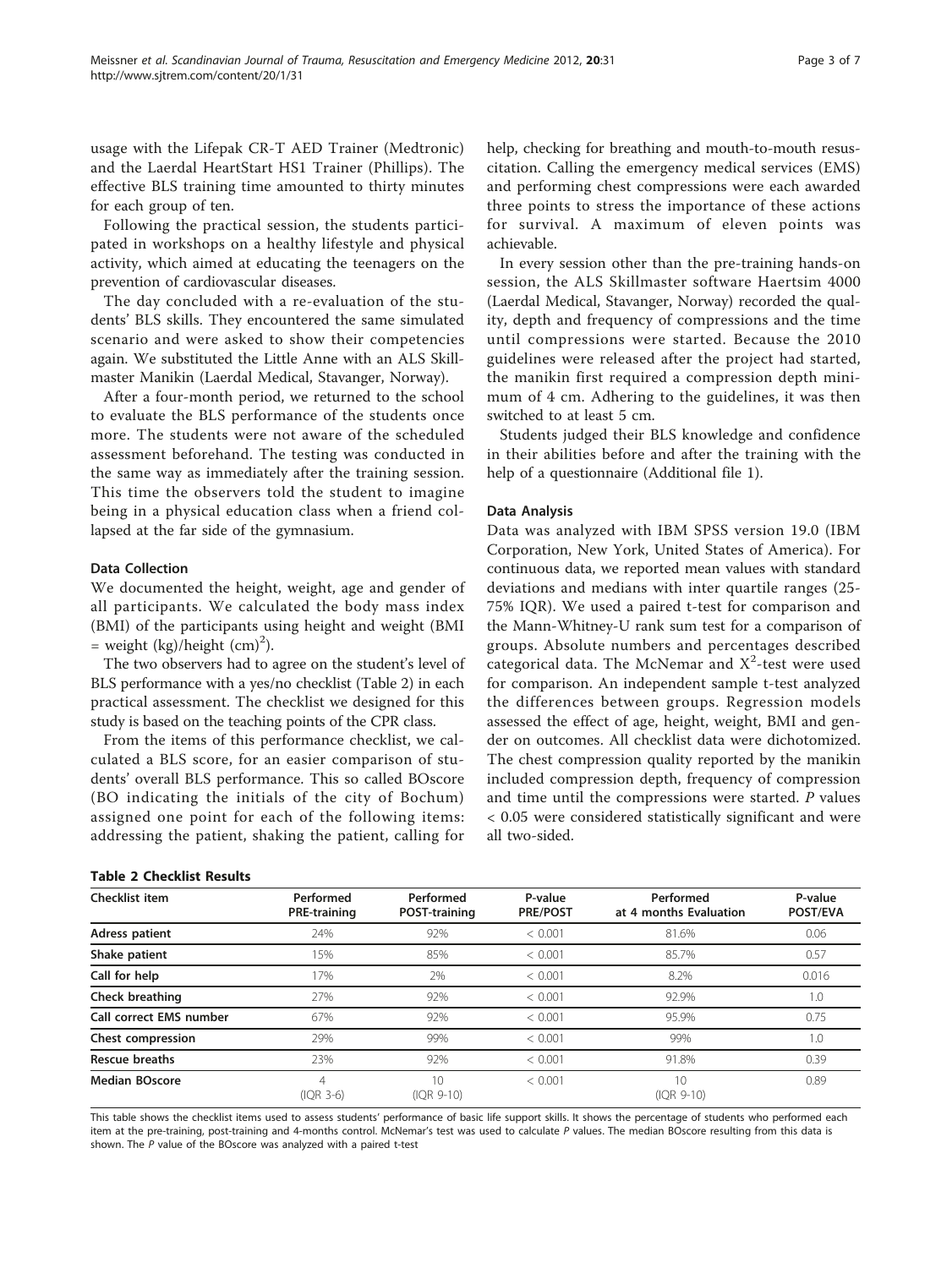### Results

We trained 132 high school students. The questionnaire was completed by 129 students. Among those, 57 were boys and 72 girls. The mean age was  $14.6 \pm 1.4$  years, with no significant difference between the mean age of the boys and girls (14.8 vs. 14.5 years,  $P = 0.21$ ). Onethird of students had attended a first aid course before. The difference in performance of those who had versus those who had not had former first aid training was only slightly significant ( $P = 0.049$ ).

At the pre-training assessment, the median BOscore was 4 and ranged from 0-10 points (IQR 3-6). The posttraining median score was 10, ranging from 5 to 11 (IQR 9-10). For each BLS item, P values of the pre-/ post-training comparison were inferior to 0.05 and therefore considered statistically significant (Table [2\)](#page-2-0).

The Skillmaster Manikin in the post-training assessment recorded data on chest compression quality for 103 participants (Table 3). The mean frequency of chest compressions was  $99.3 \pm 23$  per minute (median = 97, min = 11, max = 164,  $IQR = 85-115$ ). The required compression depth was not attained by 18%, and only 10% achieved it 100% of the time. Students achieved a median compression depth of 4-5 cm with a range of 3- 6 cm (IQR 3-5 cm).

The mean time until the start of chest compressions was  $35 \pm 17$  seconds (median = 33, min = 7, max = 117,  $IQR = 24-41$ ).

Table [4](#page-4-0) shows the results from the questionnaire. Students who had considered themselves apt to apply CPR before the training did not achieve a significantly higher pre-training BOscore (4.3 vs. 3.9,  $P = 0.47$ ).

The evaluation after four months included 98 students (Table [1](#page-1-0)). The median BOscore was equal to the posttraining score (Table [2](#page-2-0)). There was no statistically significant difference between the BLS checklist items other than the call for help. Interestingly, in the four-month assessment, students called for help more frequently than directly after the training  $(1.5\% \text{ vs. } 8.2\%, P = 0.01)$ .

We observed no differences between the overall BLS performance of boys and girls. The P values comparing BOscores were 0.90 for the pre-training, 0.56 for the post-training and 0.24 for the evaluation after four months. Boys had a wider interquartile range in the pretraining score (IQR: pre-training BOscore for boys 1-6 points, 3-5 points for girls). The mean learning effect was also not related to gender; boys and girls improved with  $5.3 \pm 2.8$  and  $5.5 \pm 2.7$  points, respectively.

However, there was a significant difference in the depth of chest compressions depending on gender. Although the median compression depth for both groups was 4-5 cm, more boys than girls achieved compressions between 5 and 6 cm (18.2% vs. 1.8%,  $P =$ 0.001). This might partially be because the boys were significantly taller (175.2  $\pm$  6.7 cm vs. 167.5  $\pm$  5.1 cm, P  $<$  0.001) and heavier (62.8  $\pm$  11.7 kg vs. 54.4  $\pm$  6.7 kg, P < 0.001) than their female classmates. Surprisingly a closer analysis showed no correlation between body weight, height, BMI or age and the depth of chest compressions. We reasoned that there must be some other variable involved. Deducing from our observations during the training as well as from the fact that significantly more boys (28.1%) than girls (5.6%) had judged themselves confident with AED use before the training  $(P < 0.001)$ , we can state that the majority of the girls might be more cautious than their male peers - not only in their self-evaluation, but also in their performance.

# **Discussion**

SCD is the most common cause of death worldwide. It affects about 350,000 to 700,000 people in Europe annually and its incidence is expected to rise in the coming years [\[18\]](#page-6-0).

Although the SCA incidence at schools accounts for only 2.6% of all public location SCAs [[19](#page-6-0)], a trained student could witness a medical emergency that requires CPR in any location. According to the Teenmark Survey 2003 [[20](#page-6-0)], American teenagers (12-17 years of age) spend a good amount of their free time in shopping malls. Becker et al. reported that large shopping malls are public locations with a high incidence of cardiac arrests (ten in five years) [[21\]](#page-6-0). 35 and 11 cardiac arrests per site were registered in international airports and public sports venues, respectively, over five years [[21\]](#page-6-0).

Earlier studies have shown that even nine-year-old school children have the cognitive skills to perform CPR

#### Table 3 Chest compression data

| Item         | Mean Frequency of chest<br>compressions per minute |                | Mean compression depth<br>in cm |             | % of students attaining a depth<br>of 5 cm at $\ge$ 50% of<br>compressions |             | Mean time until the start of<br>chest compression in seconds |               |
|--------------|----------------------------------------------------|----------------|---------------------------------|-------------|----------------------------------------------------------------------------|-------------|--------------------------------------------------------------|---------------|
|              | POST-Training                                      | at 4 months    | POST-training at 4 months       |             | POST-training                                                              | at 4 months | POST-training                                                | at 4 months   |
| <b>Total</b> | $993 + 23$                                         | $102.4 + 21.8$ | $4.8 + 0.5$                     | $49 + 06$   | 54.3                                                                       | 47.3        | $34.5 + 16.8$                                                | $41.8 + 23.1$ |
| <b>Boys</b>  | $100.1 \pm 23.5$                                   | $105.3 + 19.7$ | $5 \pm 0.6$                     | $5.2 + 0.6$ | 57.4                                                                       | 50.9        | $354 + 179$                                                  | $422 + 211$   |
| Girls        | $97.9 + 21.4$                                      | $100.5 + 23.3$ | $4.6 + 0.5$                     | $4.7 + 0.6$ | 50.3                                                                       | 41.8        | $33.1 + 15.8$                                                | $42.0 + 25.2$ |

Data was calculated from the recordings of the Skillmaster Manikin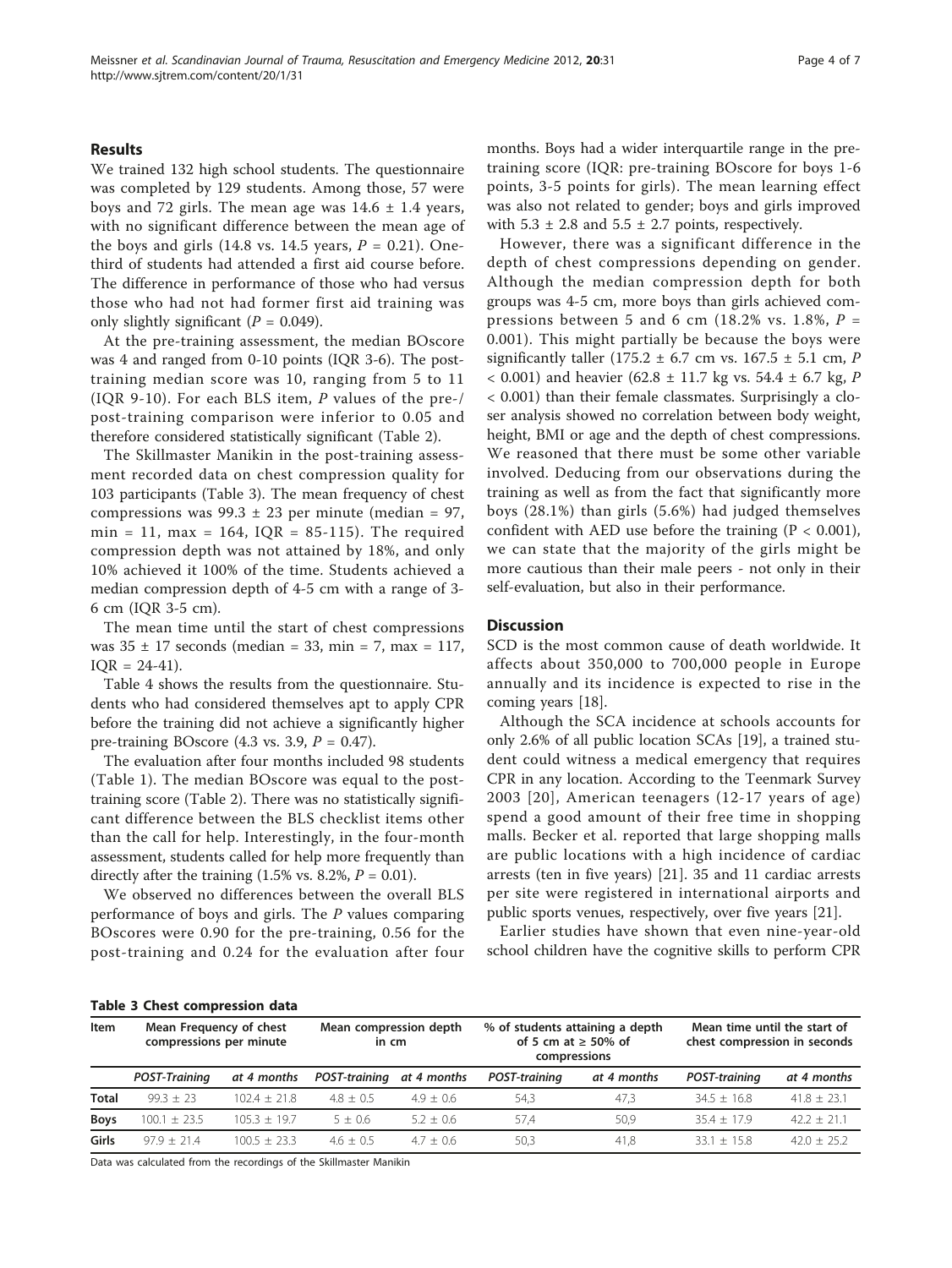#### <span id="page-4-0"></span>Table 4 Self-confidence assessment

| Item                                                                                           | Percentage of students that checked "yes" |            |            |  |  |
|------------------------------------------------------------------------------------------------|-------------------------------------------|------------|------------|--|--|
|                                                                                                | Stable recovery position                  | <b>CPR</b> | <b>AED</b> |  |  |
| Knew about                                                                                     | 93.8%                                     | 90.8%      | 90.8%      |  |  |
| Would have dared to apply<br>the following measure before the<br>training                      | 95%                                       | 26.9%      | 15%        |  |  |
| Would dare to apply the following<br>measure on a person in need the day<br>after the training | 46%                                       | 99.2%      | 87%        |  |  |
| Attended first-aid training before                                                             | 33.3%                                     |            |            |  |  |

This data on the students' self-confidence was taken from the questionnaire [see Additional file [1](#page-5-0)] filled out privately by each participant at the end of the training day

after specific training [[22](#page-6-0),[23](#page-6-0)]. The limiting factor for these children to perform adult CPR correctly is their body mass. Students who can attain a compression depth of at least 4 cm can resuscitate other children [[24\]](#page-6-0). In accordance with the science advisory of the American Heart Association [[25](#page-6-0)], we chose giving courses to 9th graders. Younger students might have been discouraged or disinterested in CPR, resulting from a physical incapability to deliver high-quality CPR.

We found that the teenagers' baseline BLS skills were poor when they entered the training. We saw significant improvement after our theoretical and practical training course. BLS skills after four months were at nearly the same level as directly after training (Figure 1).

The psychological phenomenon of the "bystander effect" occurs when someone witnesses an emergency but does not help the victim because other people are present. It is often observed in emergencies [\[26\]](#page-6-0). Students who feel competent and understand the concept of "diffusion of responsibility" will also be more likely to help [[27-29](#page-6-0)]. Furthermore, Roppolo et al. stated that early CPR training contributes to better retention rates for subsequent courses [[30\]](#page-6-0). We also hope to decrease the most common fears associated with CPR. Explaining the theoretical background on SCA makes students understand the necessity of providing immediate CPR and reduces the reluctance to help in a critical situation.

BLS and AED training in schools should emphasize the recognition of an emergency and the provision of high-quality chest compressions [[31,32\]](#page-6-0). Our BLS training also focused on these two aspects. We stressed the concept of agonal breathing (gasping) because it is important that students do not mistake this as normal breathing, which would prevent them from starting CPR. If adolescents know how to identify a dangerous situation, they can interpret a situation as an emergency and provide at least indirect help by calling the ambulance, for example.

Concerning AED usage, our main goal was to explain its purpose to the teenagers. Ventricular arrhythmias are

typically the cause of sudden cardiac arrest and are more common than severe bradycardia or pulseless electrical activity [[18\]](#page-6-0). For each minute that passes before defibrillation, the chance of survival is reduced by about 10-12% [[33\]](#page-6-0). We did not assess the correct deployment of an AED in the control sessions because earlier studies showed that even elementary school students already have the cognitive skills to correctly apply an AED [[34\]](#page-6-0).

The depth, rate and interruption duration of the compressions directly influence the outcome of cardiac arrest [[35,36\]](#page-6-0). Those quality-determining factors are best learned through practice [\[37](#page-6-0)]. Although other studies advocate the use of video-based self-training kits to reach a larger number of people and reduce costs [[38](#page-6-0),[39](#page-6-0)] we favored hands-on training within small groups led by skilled instructors, who can give individual feedback and advice.

We did not use the Skillmaster Manikin for the first assessment of compressions because we saw that the

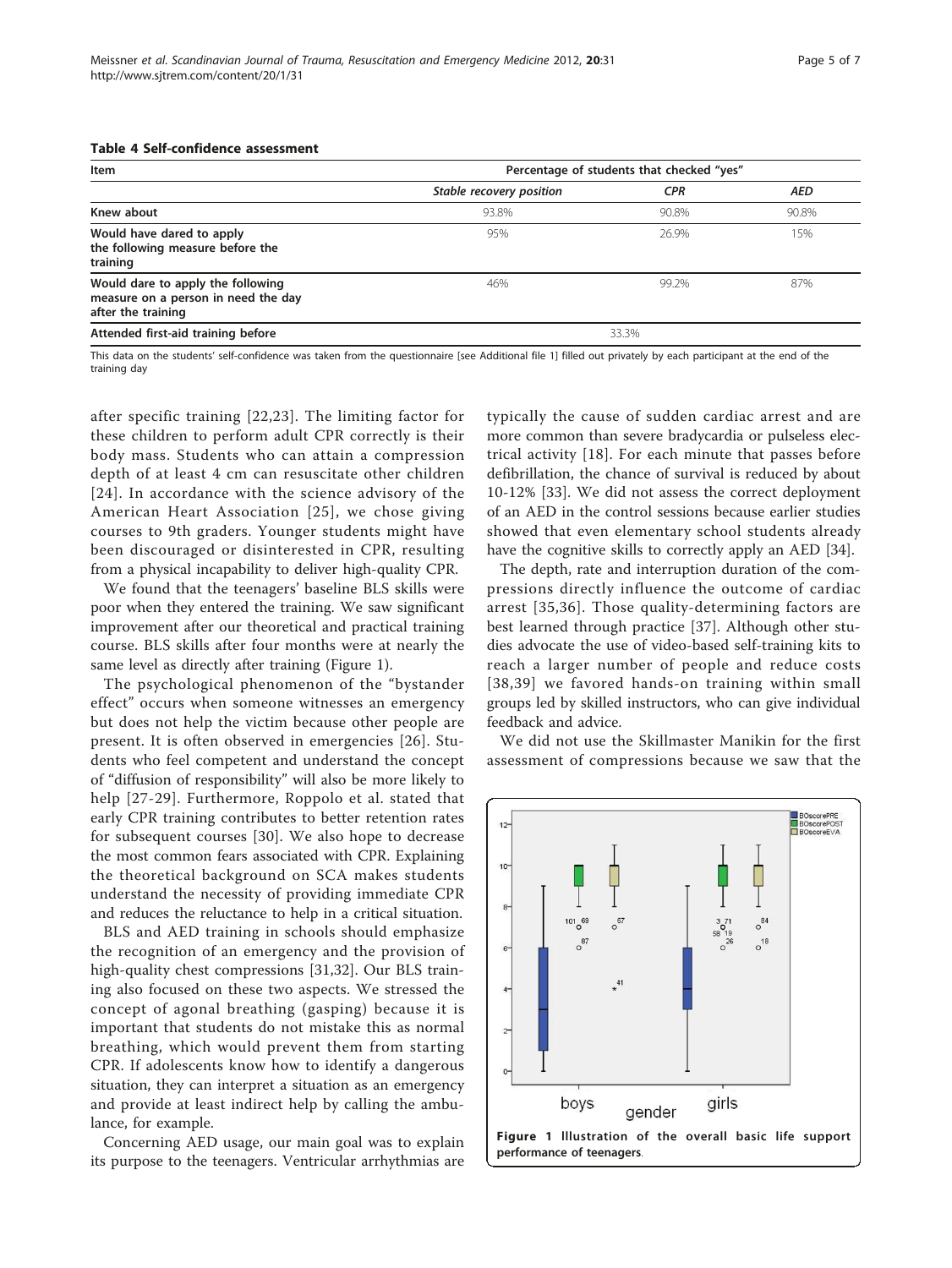<span id="page-5-0"></span>vast majority of students in pre-study testing did not perform correct CPR. Therefore, we thought that the expensive manikin would not be advantageous in the pre-training examination because it would yield limited, if any, useful data.

Putting the patient in a stable recovery position was only assessed in the pre-training session. After the training, all students correctly realized that the fake scenario required CPR; consequently, the item had become irrelevant.

There were two unexpected results in our study. First, we found that fewer students than before the training called for help in the post-training assessment. This may be due to the fact that students were focused on performing CPR. We strongly emphasized the importance of chest compressions in the training. Before the training, most students were unsure of how to act in an emergency and reacted "naturally" by calling for help. We assume that even a trained student would become insecure in a real emergency and call for help before starting CPR.

Second, fewer students reported confidence in putting the patient in a stable recovery position after the training than before, which we found to be astonishing. Despite, or perhaps because of the hands-on practice of the stable recovery position recommended by the AHA, it seems that students perceived the position as a very complex task. This needs to be considered and prevented in future training sessions.

Students that had already received first aid training in primary school did not perform better in the pre-training than their peers. Interviewing the responsible persons showed that the training had focused on the social responsibility of helping others. There was hands-on training for the stable recovery position and bandaging. CPR was only briefly demonstrated.

Educating school children about BLS is an excellent strategy to reach a broad public and increases the percentage of trained adults in a community [[31](#page-6-0)]. If students share the acquired knowledge with their families and non-trained friends, we indirectly introduce a larger part of the community to the topic of BLS and AED deployment [[30\]](#page-6-0). This raises the likelihood that a trained person will be present at an SCA event scene to perform immediate bystander CPR.

# Limitations

The high schools that participated offer only honors classes. Students at those schools are considered to have a readiness of mind and good comprehension. In addition, the schools are situated in a middle-class neighborhood. These two factors may lead to a selection bias for the learning effect and retention capacities.

Absence of students due to scheduling issues, as well as class turnover and organizational difficulties on the schools' side, led to a reduction of the data at the fourmonths' evaluation (Table [1,](#page-1-0) group 5).

Due to a technical problem, post-training chest compression data of 26 students were incomplete.

The BOscore is not yet validated, because it was specifically designed for this study and was used here for the first time.

# Conclusions

The fundamental BLS knowledge of high school students was meager. We have demonstrated that teenagers' acquisition of BLS/CPR knowledge is adequate and that skill retention over four months is stable. As shown previously, high school students have the cognitive and physical ability to act as first bystanders in an emergency by providing CPR to children and even adults. We share the opinion that schools are an ideal setting to teach BLS and CPR skills because a large part of the community is introduced to these life-supporting prospects. In accordance with previous suggestions, we highly recommend that BLS/CPR modules are implemented as a mandatory part of the physical education or science curriculum in Germany.

# Additional material

[Additional file 1: Q](http://www.biomedcentral.com/content/supplementary/1757-7241-20-31-S1.DOCX)uestionnaire.

#### Abbreviations

AED: Automated external defibrillator; AHA: American heart association; BLS: Basic life support; BMI: Body-mass index; CPR: Cardiopulmonary resuscitation; EMS: Emergency medical services; ERC: European resuscitation council; GENOBO: Gesundheitsförderung und notfalltraining an bochumer schulen; IQR: Inter quartile range; OHCA: Out-of-hospital cardiac arrest; SCA: Sudden cardiac arrest; SCD: Sudden cardiac death

#### Acknowledgements

We are indebted to the local emergency department, notably paramedic UB. We would like to thank DR, BM, SK, JJ, KC, KR and TWM for their dedication to the project. We are especially thankful for the admirable commitment of the participating schools, students and teachers. The GENOBO project received a one-time financial grant by the Medtronic Foundation. The Herz-/ Kreislauf-Verein Ruhr-Mitte e.V. funded some of the training day materials and the processing charge of the manuscript. However, none of these organizations was involved in designing this study, analyzing the data or composing and approving this manuscript.

#### Authors' contributions

All authors have made substantial contributions to the conception and design of the study, analysis and interpretation of data, drafting the article and revising it critically for important intellectual content. CH initiated the project, supervised it, and gave administrative, technical and material support. TM collected the data. All authors read and approved the final manuscript.